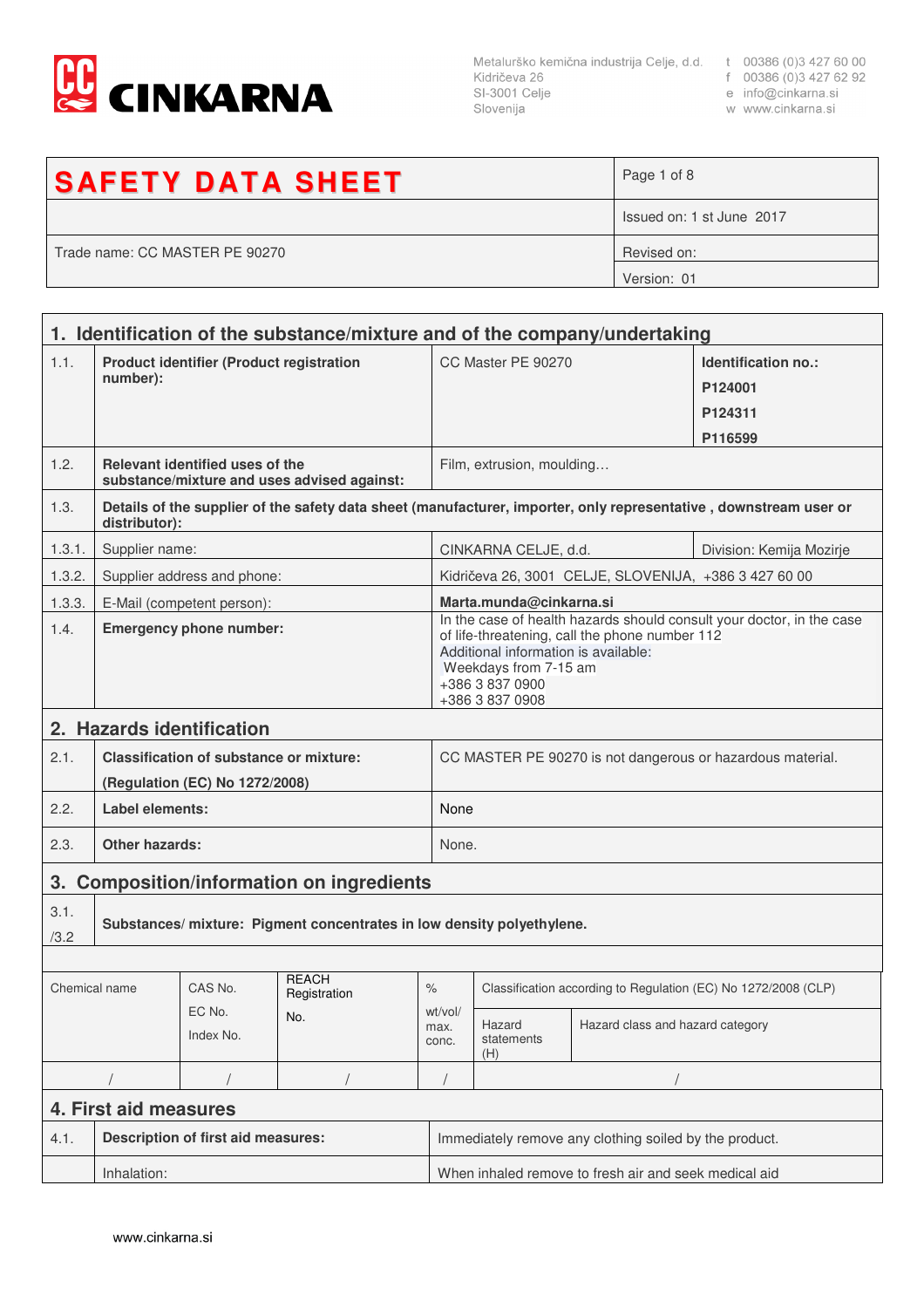Cinkarna Celje, SAFETY DATA SHEET **Page 2 of 8** 

|        | Skin contact:                                                                                  | Immediately wash with water and soap and rinse thoroughly. If skin<br>irritation continues, consult a doctor.                        |  |
|--------|------------------------------------------------------------------------------------------------|--------------------------------------------------------------------------------------------------------------------------------------|--|
|        | Eyes/mycosis contact:                                                                          | Rinse eyes under running water for several minutes. Keep the eyes<br>opened. If symptoms persist, seek medical advice.               |  |
|        | Ingestion:                                                                                     | Rinse out the mouth and then drink plenty of water. If symptoms<br>persist, call for medical advice.                                 |  |
| 4.2    | Most important symptoms and effects, acute<br>and delayed:                                     | Not known.                                                                                                                           |  |
| 4.3.   | Indication of any immediate medical attention<br>and special treatment needed:                 | Toasted part of body cooling with cold water.                                                                                        |  |
|        | 5. Firefighting measures                                                                       |                                                                                                                                      |  |
| 5.1.   | <b>Extinguishing media</b>                                                                     |                                                                                                                                      |  |
|        | Appropriate media:                                                                             | $CO2$ , foam, water.                                                                                                                 |  |
|        | Inappropriate media:                                                                           | Strong water jet                                                                                                                     |  |
| 5.2.   | Specific hazards arising from the substance or<br>mixture:                                     | In case of fires, hazardous combustion gas is formed: CO and CO <sub>2</sub>                                                         |  |
| 5.3.   | <b>Advice for firefighters:</b>                                                                | Wear self-contained respiratory protective device. Wear fully<br>protective clothing.                                                |  |
|        | 6. Accidental release measures                                                                 |                                                                                                                                      |  |
| 6.1.   |                                                                                                |                                                                                                                                      |  |
|        | Personal precautions protective equipment and<br>emergency procedures                          | Usual precautions when handling the material.                                                                                        |  |
| 6.1.1. | For non-emergency persons:                                                                     | Prevent the transfer of material into surface water drainage system<br>and underground.                                              |  |
| 6.1.2. | For emergency responders:                                                                      | No requirements.                                                                                                                     |  |
| 6.2.   | <b>Environmental precautions:</b>                                                              | Prevent the transfer of material into sewers and watercourses.                                                                       |  |
| 6.3.   | Methods and material for containment and<br>cleaning:                                          |                                                                                                                                      |  |
| 6.3.1. | Appropriate spillage retaining techniques (fencing,<br>covering drains, retaining procedures): | Collect spilled material in an appropriated container for disposal.<br>Deposit it based on regulation.                               |  |
| 6.3.2. | Appropriate cleaning procedures                                                                |                                                                                                                                      |  |
|        | Neutralization techniques                                                                      | Not known.                                                                                                                           |  |
|        | Decontamination techniques                                                                     | Not known.                                                                                                                           |  |
|        | Absorbent materials                                                                            | Not known.                                                                                                                           |  |
|        | Cleaning techniques                                                                            | Use appropriate tools to put the spilled solid in an appropriate disposal<br>or recovery container. Reuse or recycle where possible. |  |
|        | Sucking techniques                                                                             | Central vacuuming.                                                                                                                   |  |
|        | Required equipment for retaining /cleaning                                                     | Soil, sand, shovel.                                                                                                                  |  |
| 6.3.3. | Inappropriate cleaning or retaining techniques                                                 | Do not rinse with water.                                                                                                             |  |
| 6.4.   | Reference to other sections:                                                                   | For further disposal measures see chapter 13.                                                                                        |  |
|        | 7. Handling and storage                                                                        |                                                                                                                                      |  |
| 7.1.   | <b>Precautions for safe handling</b>                                                           |                                                                                                                                      |  |
| 7.1.1. | Recommendations shall be specified to:                                                         |                                                                                                                                      |  |
|        | Safe handing of substance or mixture:                                                          | Handle in contained and properly designed equipment system. Use                                                                      |  |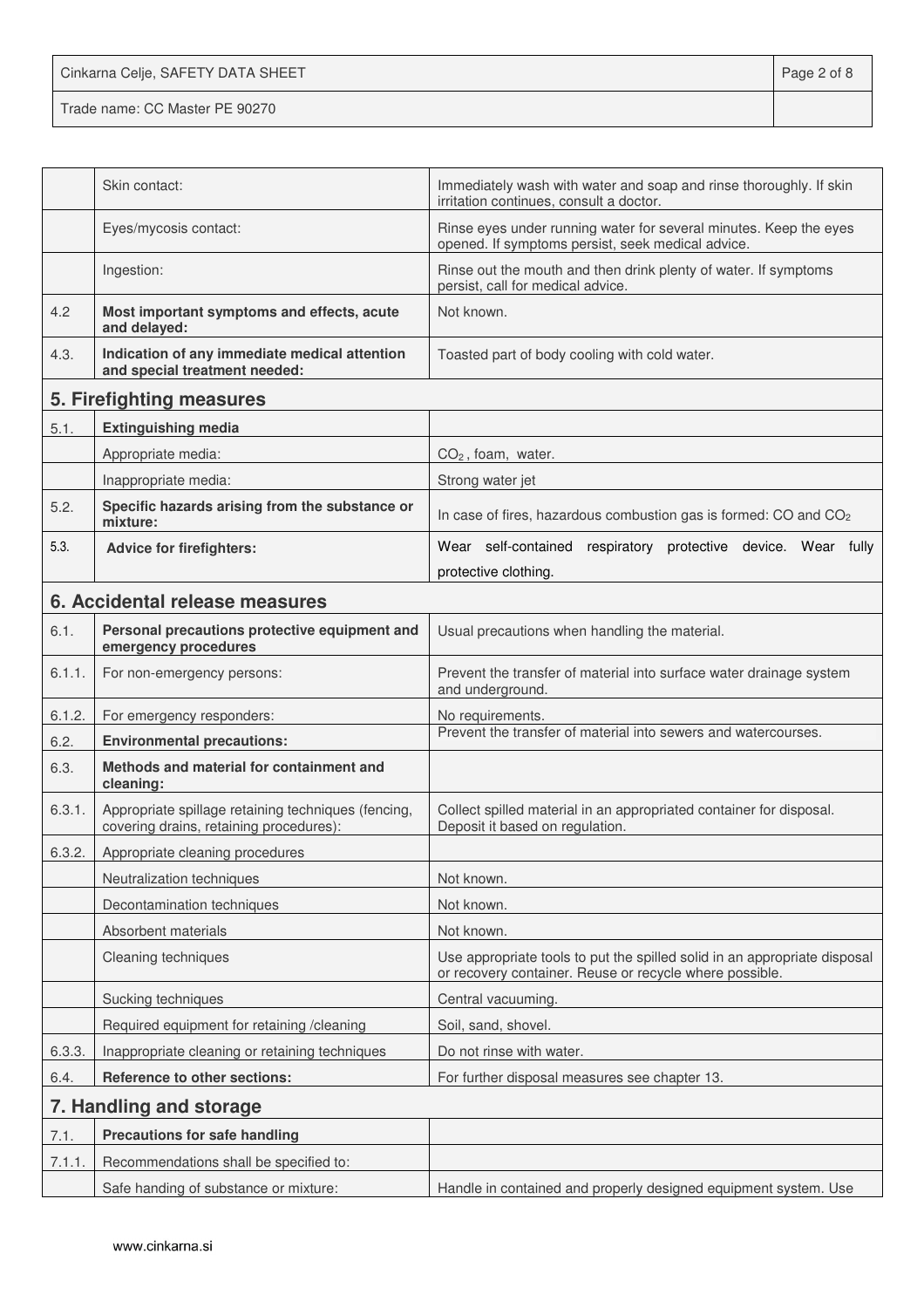Cinkarna Celje, SAFETY DATA SHEET **Page 3 of 8** 

|        |                                                                                                                     | with adequate ventilation. Avoid ingestion and inhalation. Keep away<br>from uncontrolled heat and incompatible materials.                                                                       |
|--------|---------------------------------------------------------------------------------------------------------------------|--------------------------------------------------------------------------------------------------------------------------------------------------------------------------------------------------|
|        | Prevent handling of incompatible substances or<br>mixtures:                                                         | Lay attention to the warnings on the label.                                                                                                                                                      |
|        | Reduce the release of the substance or mixture to<br>the environment:                                               | Packaging should be tightly closed and upright to prevent leakage.                                                                                                                               |
| 7.1.2. | General working hygiene (prohibited eating,<br>drinking and smoking within working area; washing<br>hands $\dots$ ) | Immediately remove any clothing soiled by the product. Avoid contact<br>with skin and eyes. During processing and handling of the product,<br>don't eat and drink. Avoid inhalation of dust.     |
| 7.2.   | Conditions for safe storage, including any<br>incompatibilities                                                     |                                                                                                                                                                                                  |
|        | Management of risk associated with:                                                                                 | Ground all material handling and transfer equipment to dissipate built-<br>up of static electricity.                                                                                             |
|        | - explosive atmospheres:                                                                                            | Every effort should be made to prevent the accumulation of powders<br>or fine dusts around material handling systems. ZAccumulated<br>powders or fine dusts may form explosive air-dust mixture. |
|        | - corrosive substances:                                                                                             | Keep away from food, drink and the strong oxidizers.                                                                                                                                             |
|        | - incompatible substances or mixtures:                                                                              | The premises must be adequately ventilated.                                                                                                                                                      |
|        | - evaporation substances:                                                                                           | Keep from sources of ignition, heat and open flame.                                                                                                                                              |
|        | - potential ignition sources:                                                                                       | Precautions against electrostatic electricity, the use of grounded<br>equipment.                                                                                                                 |
|        | How to control the effects of                                                                                       |                                                                                                                                                                                                  |
|        | - weather conditions:                                                                                               | Store in a dry place.                                                                                                                                                                            |
|        | - ambient pressure:                                                                                                 | There are no requirements.                                                                                                                                                                       |
|        | - temperature:                                                                                                      | Do not store above 25 °C.                                                                                                                                                                        |
|        | - sunlight:                                                                                                         | Keep away from heat and direct sunlight.                                                                                                                                                         |
|        | - humidity:                                                                                                         | Store the product in dry and cold place. Keep away from heat, direct<br>sunlight and moisture. Keep in well-closed packaging.                                                                    |
|        | - vibrations:                                                                                                       | There are no requirements.                                                                                                                                                                       |
|        | Securing integrity of substance or mixture by use<br>of:                                                            |                                                                                                                                                                                                  |
|        | - stabilisers:                                                                                                      | There are no requirements.                                                                                                                                                                       |
|        | - antioxidants:                                                                                                     | There are no requirements.                                                                                                                                                                       |
|        | Other advice including:                                                                                             |                                                                                                                                                                                                  |
|        | - ventilation requirements;                                                                                         | Facilities must be adequately ventilated.                                                                                                                                                        |
|        | - specific designs for storage rooms or vessels<br>(including retention walls and ventilation):                     | No special measures required.                                                                                                                                                                    |
|        | - quantity limitations regarding storage conditions:                                                                | No special measures required.                                                                                                                                                                    |
|        | - packaging compatibility:                                                                                          | No special measures required.                                                                                                                                                                    |
| 7.3.   | Specific end use(s):                                                                                                | Colouring of polyethylene products.                                                                                                                                                              |
|        | 8. Exposure control/ personal protection                                                                            |                                                                                                                                                                                                  |
| 8.1.   | <b>Control parameters</b>                                                                                           |                                                                                                                                                                                                  |
| 8.1.1. | Limit values (MV):                                                                                                  |                                                                                                                                                                                                  |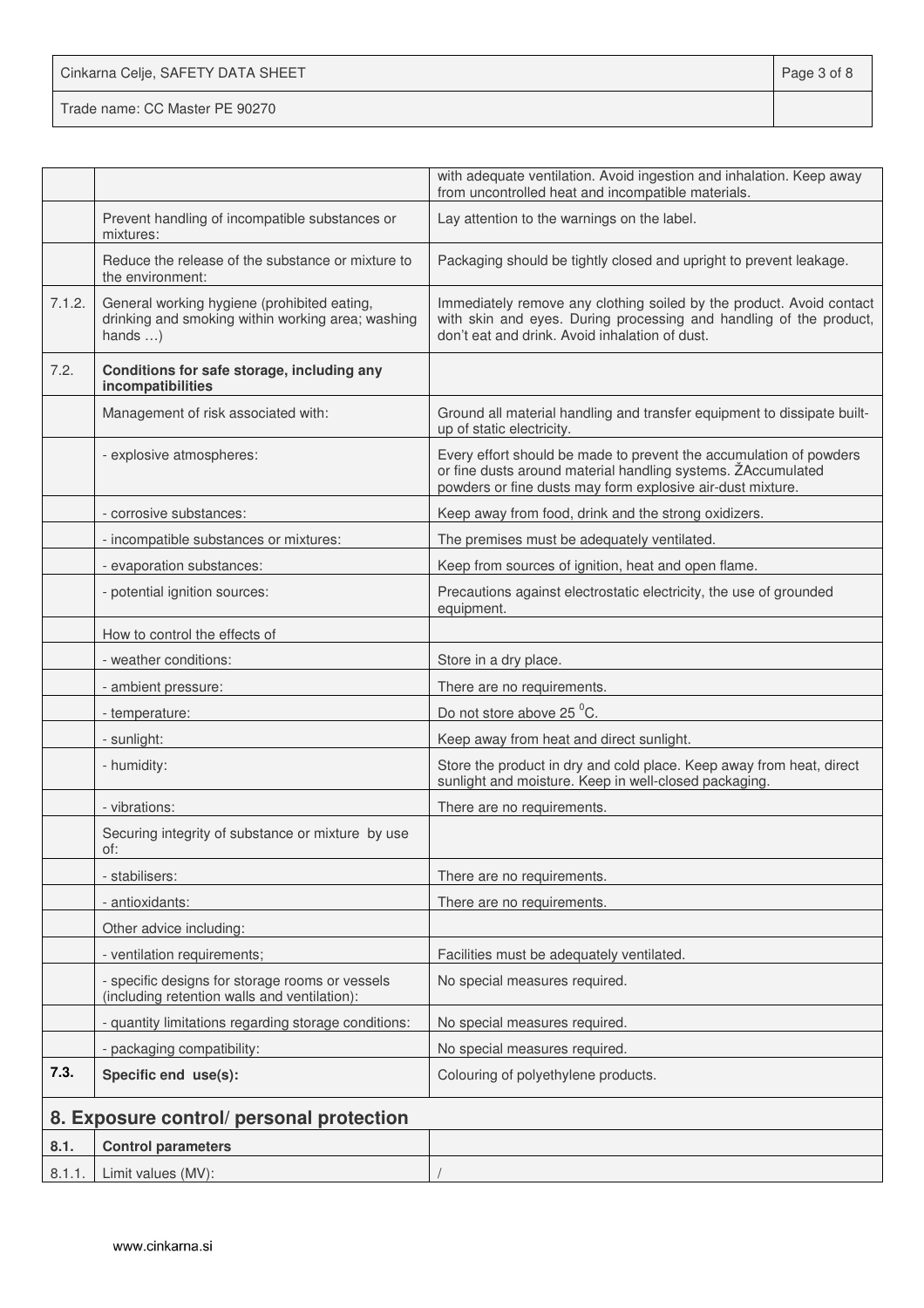| Cinkarna Celje, SAFETY DATA SHEET | Page 4 of 8 |
|-----------------------------------|-------------|
|-----------------------------------|-------------|

|                              | <b>DNEL</b>                                               | Titanium dioxide: 10 mg/m <sup>3</sup>                                                                                                                                                                                                                                                                                                                                                                                                                                              |  |  |
|------------------------------|-----------------------------------------------------------|-------------------------------------------------------------------------------------------------------------------------------------------------------------------------------------------------------------------------------------------------------------------------------------------------------------------------------------------------------------------------------------------------------------------------------------------------------------------------------------|--|--|
|                              | <b>PNEC</b>                                               | Titanium dioxide:                                                                                                                                                                                                                                                                                                                                                                                                                                                                   |  |  |
|                              |                                                           | Freshwater: $> 0,127$ mg/l                                                                                                                                                                                                                                                                                                                                                                                                                                                          |  |  |
|                              |                                                           | Freshwater deposits: > 1000 mg/kg                                                                                                                                                                                                                                                                                                                                                                                                                                                   |  |  |
|                              |                                                           | Sea water: $> 0,62$ mg/l                                                                                                                                                                                                                                                                                                                                                                                                                                                            |  |  |
|                              |                                                           | Sea water deposits: > 100 mg/kg                                                                                                                                                                                                                                                                                                                                                                                                                                                     |  |  |
|                              |                                                           | Soil: > 100 mg/kg                                                                                                                                                                                                                                                                                                                                                                                                                                                                   |  |  |
|                              |                                                           | Wastewater treatment plant: > 100 mg/kg                                                                                                                                                                                                                                                                                                                                                                                                                                             |  |  |
| 8.2.                         | <b>Exposure control</b>                                   |                                                                                                                                                                                                                                                                                                                                                                                                                                                                                     |  |  |
| 8.2.1.                       | Appropriate engineering controls:                         | Ventilation on the work place.                                                                                                                                                                                                                                                                                                                                                                                                                                                      |  |  |
| 8.2.2.                       | Personal protective equipment:                            |                                                                                                                                                                                                                                                                                                                                                                                                                                                                                     |  |  |
|                              | - respiratory protection:                                 | If engineering controls and ventilation are not sufficient to prevent<br>built-up of aerosols, vapours or dusts, appropriate NIOSH approved<br>air-purifying respirators or self-contained breathing apparatus<br>appropriate for exposure potential should be used. Air-supplied<br>breathing apparatus must be used when oxygen concentrations are<br>low or if airborne concentrations exceed the limits of the air-purifyng<br>respirators. Dust musk, SIST EN 140:1999/AC:2000 |  |  |
|                              | - skin protection:                                        | Protective clothing, SIST EN ISO 13688:2013                                                                                                                                                                                                                                                                                                                                                                                                                                         |  |  |
|                              | - hand protection:                                        | Wear thermal insulating gloves whenever molten material is present.<br>SIST EN 374-3:2003/AC:2006                                                                                                                                                                                                                                                                                                                                                                                   |  |  |
|                              | - eye/face protection:                                    | Safety goggles, SIST EN 166:2002                                                                                                                                                                                                                                                                                                                                                                                                                                                    |  |  |
|                              | - heat radiation protection:                              | Gloves, SIST EN 407:2004                                                                                                                                                                                                                                                                                                                                                                                                                                                            |  |  |
|                              | Other:                                                    | Before eating, drinking, or smoking, wash face and hands thoroughly<br>with soap and water.                                                                                                                                                                                                                                                                                                                                                                                         |  |  |
| 8.2.3.                       | Environment exposure control:                             | Do not allow product to reach ground water, water bodies or sewage<br>system.                                                                                                                                                                                                                                                                                                                                                                                                       |  |  |
|                              | 9. Physical and chemical properties                       |                                                                                                                                                                                                                                                                                                                                                                                                                                                                                     |  |  |
| 9.1.                         | Information on basic physical and chemical<br>properties: |                                                                                                                                                                                                                                                                                                                                                                                                                                                                                     |  |  |
|                              | - appearance                                              | Solid, pellets                                                                                                                                                                                                                                                                                                                                                                                                                                                                      |  |  |
|                              | - color                                                   | White                                                                                                                                                                                                                                                                                                                                                                                                                                                                               |  |  |
|                              | - odor:                                                   | Odorles                                                                                                                                                                                                                                                                                                                                                                                                                                                                             |  |  |
|                              | Upper/lower flammability or explosive limit:              | N.a.                                                                                                                                                                                                                                                                                                                                                                                                                                                                                |  |  |
|                              | Relative density:                                         | 1,90 – 2,00 g/m <sup>3</sup> at 20 <sup>o</sup> C                                                                                                                                                                                                                                                                                                                                                                                                                                   |  |  |
|                              | Solubility:                                               | Insoluble in water                                                                                                                                                                                                                                                                                                                                                                                                                                                                  |  |  |
| Other information:<br>9.2.   |                                                           | N.a.                                                                                                                                                                                                                                                                                                                                                                                                                                                                                |  |  |
| 10. Stability and reactivity |                                                           |                                                                                                                                                                                                                                                                                                                                                                                                                                                                                     |  |  |
| 10.1.                        | <b>Reactivity:</b>                                        | Stable and not reactive.                                                                                                                                                                                                                                                                                                                                                                                                                                                            |  |  |
| 10.2.                        | <b>Chemical stability:</b>                                | Under normal conditions the products is stable.                                                                                                                                                                                                                                                                                                                                                                                                                                     |  |  |
| 10.3.                        | <b>Possible hazardous reactions:</b>                      | This product is stable under normal use conditions for shock,                                                                                                                                                                                                                                                                                                                                                                                                                       |  |  |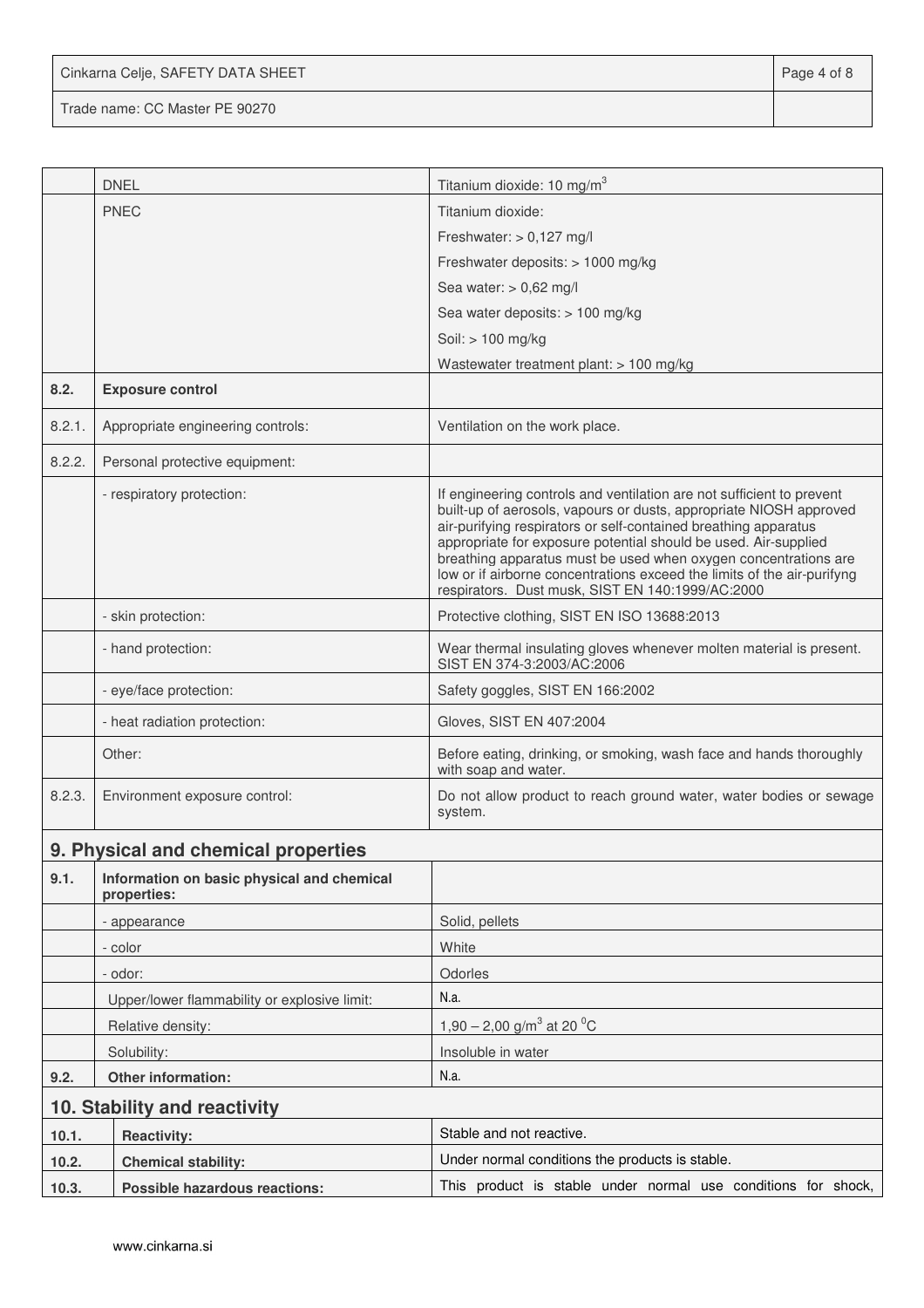Cinkarna Celje, SAFETY DATA SHEET **Page 5 of 8** 

|       |                                          | vibration, pressure or temperature.                                                                                                                                                                                                                                                                                                                                                                                                                                                                                                                                                                                                                                                                                                                   |
|-------|------------------------------------------|-------------------------------------------------------------------------------------------------------------------------------------------------------------------------------------------------------------------------------------------------------------------------------------------------------------------------------------------------------------------------------------------------------------------------------------------------------------------------------------------------------------------------------------------------------------------------------------------------------------------------------------------------------------------------------------------------------------------------------------------------------|
| 10.4. | <b>Conditions to avoid:</b>              | Avoid contact with flames or sparks. Do not heat temperatures<br>exceeding 350 °C.                                                                                                                                                                                                                                                                                                                                                                                                                                                                                                                                                                                                                                                                    |
| 10.5. | Incompatible materials:                  | Acid, alkali and oxidants.                                                                                                                                                                                                                                                                                                                                                                                                                                                                                                                                                                                                                                                                                                                            |
| 10.6. | <b>Hazardous decomposition products:</b> | Dust may from an explosive mixture with air, ignited by sparks<br>or source of ignition.                                                                                                                                                                                                                                                                                                                                                                                                                                                                                                                                                                                                                                                              |
|       | 11. Toxicological data                   |                                                                                                                                                                                                                                                                                                                                                                                                                                                                                                                                                                                                                                                                                                                                                       |
| 11.1. | Information on toxicological effects     |                                                                                                                                                                                                                                                                                                                                                                                                                                                                                                                                                                                                                                                                                                                                                       |
|       | - Acute toxicity:                        | Titanium dioxide:<br>Acute oral toxicity: LD 50/rat > 5000 mg/kg<br>Acute oral toxicity by inhalation: LD 50/4h rat > 6,82 mg/l                                                                                                                                                                                                                                                                                                                                                                                                                                                                                                                                                                                                                       |
|       | - skin corrosion/irritation:             | N.a.                                                                                                                                                                                                                                                                                                                                                                                                                                                                                                                                                                                                                                                                                                                                                  |
|       | - Serious eye damage/irritation:         | N.a.                                                                                                                                                                                                                                                                                                                                                                                                                                                                                                                                                                                                                                                                                                                                                  |
|       | - respiratory or skin sensitisation:     | May cause allergic reaction                                                                                                                                                                                                                                                                                                                                                                                                                                                                                                                                                                                                                                                                                                                           |
|       | - germ cell mutagenicity:                | N.a.                                                                                                                                                                                                                                                                                                                                                                                                                                                                                                                                                                                                                                                                                                                                                  |
|       | - Carcinogenicity:                       | In February 2006 the IARC came to the conclusion that there are not<br>enough evidence that titanium dioxide has carcinogenic effects in<br>humans. However, based on experiments in rats (inhalation), the IARC<br>notes that there is enough proof for carcinogenicity in the studied<br>animals (rats). General conclusion of the IARC is that Titanium<br>dioxide is "possibly carcinogen" to humans (class 2B).<br>This conclusion is based on the IARC rules that require the<br>identification of carcinogenicity be made by confirming the results<br>regarding the formation of tumours and performing two or more<br>independent researches in one living species in different laboratories<br>or on separate occasions by various methods. |
|       | - Toxicity for reproduction:             | It is not toxic for reproduction.                                                                                                                                                                                                                                                                                                                                                                                                                                                                                                                                                                                                                                                                                                                     |
|       | - STOT - single exposure:                | N.a.                                                                                                                                                                                                                                                                                                                                                                                                                                                                                                                                                                                                                                                                                                                                                  |
|       | - STOT - repeated exposure:              | N.a.                                                                                                                                                                                                                                                                                                                                                                                                                                                                                                                                                                                                                                                                                                                                                  |
|       | - Inhalation hazards:                    | N.a.                                                                                                                                                                                                                                                                                                                                                                                                                                                                                                                                                                                                                                                                                                                                                  |
|       | 12. Ecological information               |                                                                                                                                                                                                                                                                                                                                                                                                                                                                                                                                                                                                                                                                                                                                                       |
| 12.1. | <b>Toxicity:</b>                         | Titanium dioxide:<br>Toxicity for fish:<br>LC <sub>50</sub> / 96 h / Pimephales promelas (fathead minnow): > 1000 mg/l<br>Toxicity for aquatic organisms:<br>EC <sub>50</sub> / 72 h / Pseudokirchneriella subcapitata (green algae): 61 mg/l<br>Toxicity for aquatic invertebrates:<br>EC <sub>50</sub> / 48 h / Daphnia magna (water flea): > 1000 mg/l                                                                                                                                                                                                                                                                                                                                                                                             |
| 12.2. | Persistence and degradability:           | The product is bio non-degradable and insoluble in water.                                                                                                                                                                                                                                                                                                                                                                                                                                                                                                                                                                                                                                                                                             |
| 12.3. | <b>Accumulation in organisms:</b>        | The product does not accumulate in organisms.                                                                                                                                                                                                                                                                                                                                                                                                                                                                                                                                                                                                                                                                                                         |
| 12.4. | <b>Mobility in soil:</b>                 | N.a.                                                                                                                                                                                                                                                                                                                                                                                                                                                                                                                                                                                                                                                                                                                                                  |
| 12.5. | PBT and vPvB assessment results:         | Unclassified substance PBT/ Unclassified substance vPvB.                                                                                                                                                                                                                                                                                                                                                                                                                                                                                                                                                                                                                                                                                              |
| 12.6. | <b>Other adversative effects:</b>        | Do not allow product to reach ground water, water bodies or sewage<br>system.                                                                                                                                                                                                                                                                                                                                                                                                                                                                                                                                                                                                                                                                         |
|       | 13. Disposal considerations              |                                                                                                                                                                                                                                                                                                                                                                                                                                                                                                                                                                                                                                                                                                                                                       |
| 13.1. | Waste treatment methods:                 | Remove in accordance with local regulations                                                                                                                                                                                                                                                                                                                                                                                                                                                                                                                                                                                                                                                                                                           |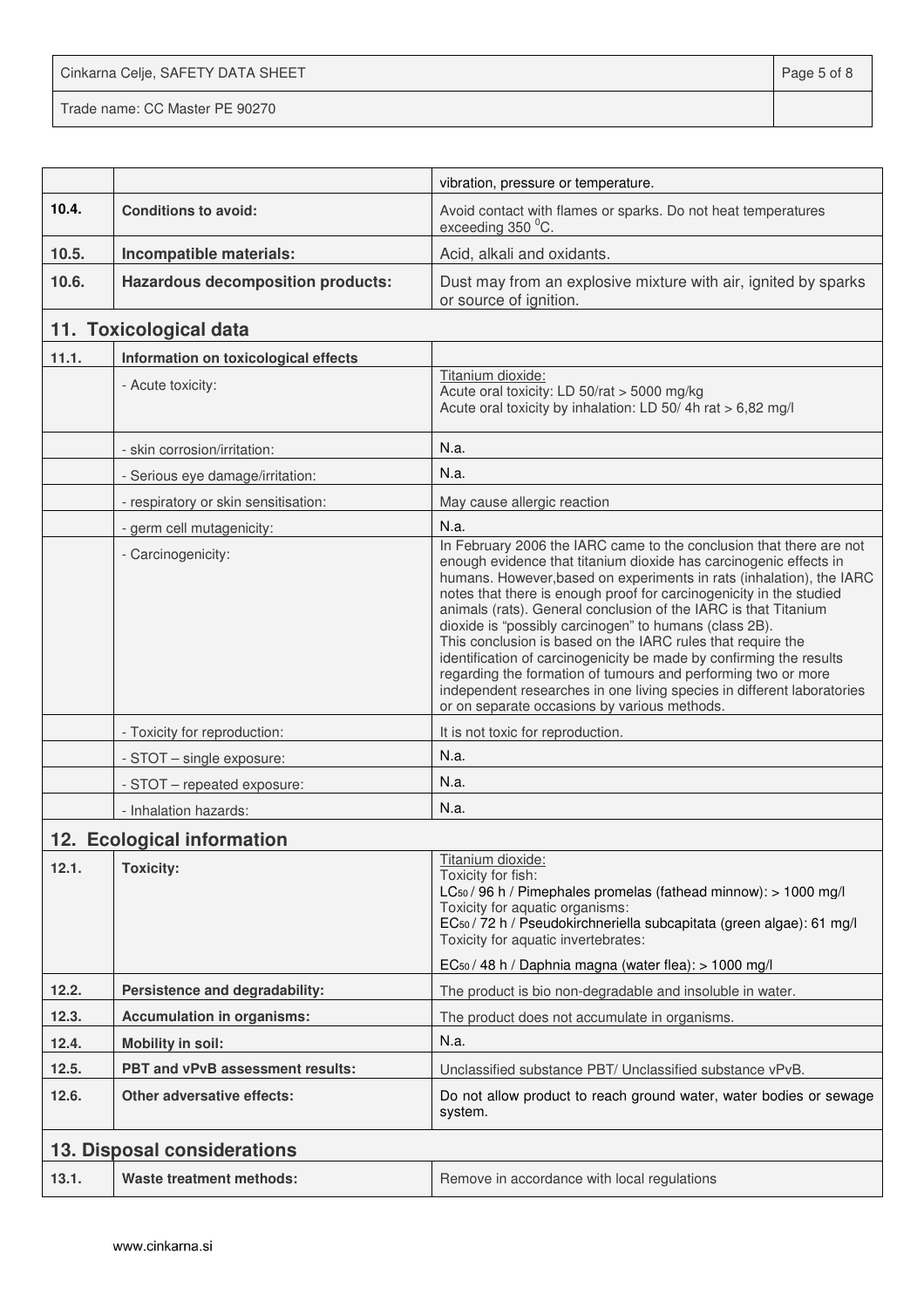| Cinkarna Celje, SAFETY DATA SHEET | Page 6 of 8 |
|-----------------------------------|-------------|
| Trade name: CC Master PE 90270    |             |

|        |                                                                                                                                                                                                            | Classification No. 07 02 13waste plastic                                                                                                                                                                                                                                |  |
|--------|------------------------------------------------------------------------------------------------------------------------------------------------------------------------------------------------------------|-------------------------------------------------------------------------------------------------------------------------------------------------------------------------------------------------------------------------------------------------------------------------|--|
|        | 14. Transport information                                                                                                                                                                                  |                                                                                                                                                                                                                                                                         |  |
|        | ADR, RID, AND, IMDG, ICAO-TI/IATA-DGR                                                                                                                                                                      |                                                                                                                                                                                                                                                                         |  |
| 14.1.  | <b>UN number:</b>                                                                                                                                                                                          |                                                                                                                                                                                                                                                                         |  |
| 14.2.  | UN proper shipping (technical name if<br>required):                                                                                                                                                        |                                                                                                                                                                                                                                                                         |  |
| 14.3   | <b>Transport hazard class:</b>                                                                                                                                                                             |                                                                                                                                                                                                                                                                         |  |
| 14.4.  | Packaging group:                                                                                                                                                                                           |                                                                                                                                                                                                                                                                         |  |
| 14.5.  | <b>Hazard to environment:</b>                                                                                                                                                                              |                                                                                                                                                                                                                                                                         |  |
| 14.6.  | <b>Special precautions for user:</b>                                                                                                                                                                       |                                                                                                                                                                                                                                                                         |  |
| 14.7.  | Bulk transport by MARPOL 73/78 Annex II<br>and IBC Code:                                                                                                                                                   |                                                                                                                                                                                                                                                                         |  |
| 14.8.  | <b>Tunnel code:</b>                                                                                                                                                                                        |                                                                                                                                                                                                                                                                         |  |
| 14.9.  | <b>Classification code:</b>                                                                                                                                                                                |                                                                                                                                                                                                                                                                         |  |
| 14.10. | <b>Hazard label:</b>                                                                                                                                                                                       |                                                                                                                                                                                                                                                                         |  |
|        | 15. Regulatory information                                                                                                                                                                                 |                                                                                                                                                                                                                                                                         |  |
| 15.1.  | Rules and regulations regarding health,<br>safety, and environmental hazard specific to<br>the substance or mixture:                                                                                       | Law of chemicals and regulation of classification, packaging and<br>labelling of hazard material and preparation.                                                                                                                                                       |  |
| 15.2.  | <b>Chemical safety assessment:</b>                                                                                                                                                                         | Chemical safety assessment was not made.                                                                                                                                                                                                                                |  |
|        | 16. Other information                                                                                                                                                                                      |                                                                                                                                                                                                                                                                         |  |
|        | Amendments made in the revised edition:                                                                                                                                                                    |                                                                                                                                                                                                                                                                         |  |
|        | List of relevant R phrases, hazard statements,<br>safety phrases and/or precautionary statements.<br>Write out the full text of any statement which are<br>not written out in full under Sections 2 to 15: |                                                                                                                                                                                                                                                                         |  |
|        | Training of personnel:                                                                                                                                                                                     | In accordance with technical instruction.                                                                                                                                                                                                                               |  |
|        | Sources:                                                                                                                                                                                                   | The data given here are based on current knowledge and experience.<br>The purpose of this Material Safety Data Sheet is to describe the<br>product in terms of its safety requirements. The data do not signify<br>any warranty with regard to the products properties. |  |
|        |                                                                                                                                                                                                            | Chemicals Act (Zkem-UPB1) Official Gazette of RS No.<br>110/2003, as amended (Official Gazette of RS, No. 16/2008 9/<br>$2011$ ).                                                                                                                                       |  |
|        |                                                                                                                                                                                                            | Act on occupational safety and health (ZVZD-1) Official Gazette<br>of RS, No. 43/2011.                                                                                                                                                                                  |  |
|        |                                                                                                                                                                                                            | Rules on the protection of workers from risks related to chemical<br>$\bullet$<br>agents at work (Official Gazette of RS, No. 100/2001, as<br>amended (Official Gazette of RS, No. 39/2005, 53/2007,<br>$102/2010$ ).                                                   |  |
|        |                                                                                                                                                                                                            | Regulation on the classification, packaging and labeling of<br>$\bullet$<br>dangerous preparations (Official Gazette of RS No. 67/2005, as<br>amended (Official Gazette of RS, no. 137/2006, 70/2008 and<br>88/2008, 126/2008, 81/2009).                                |  |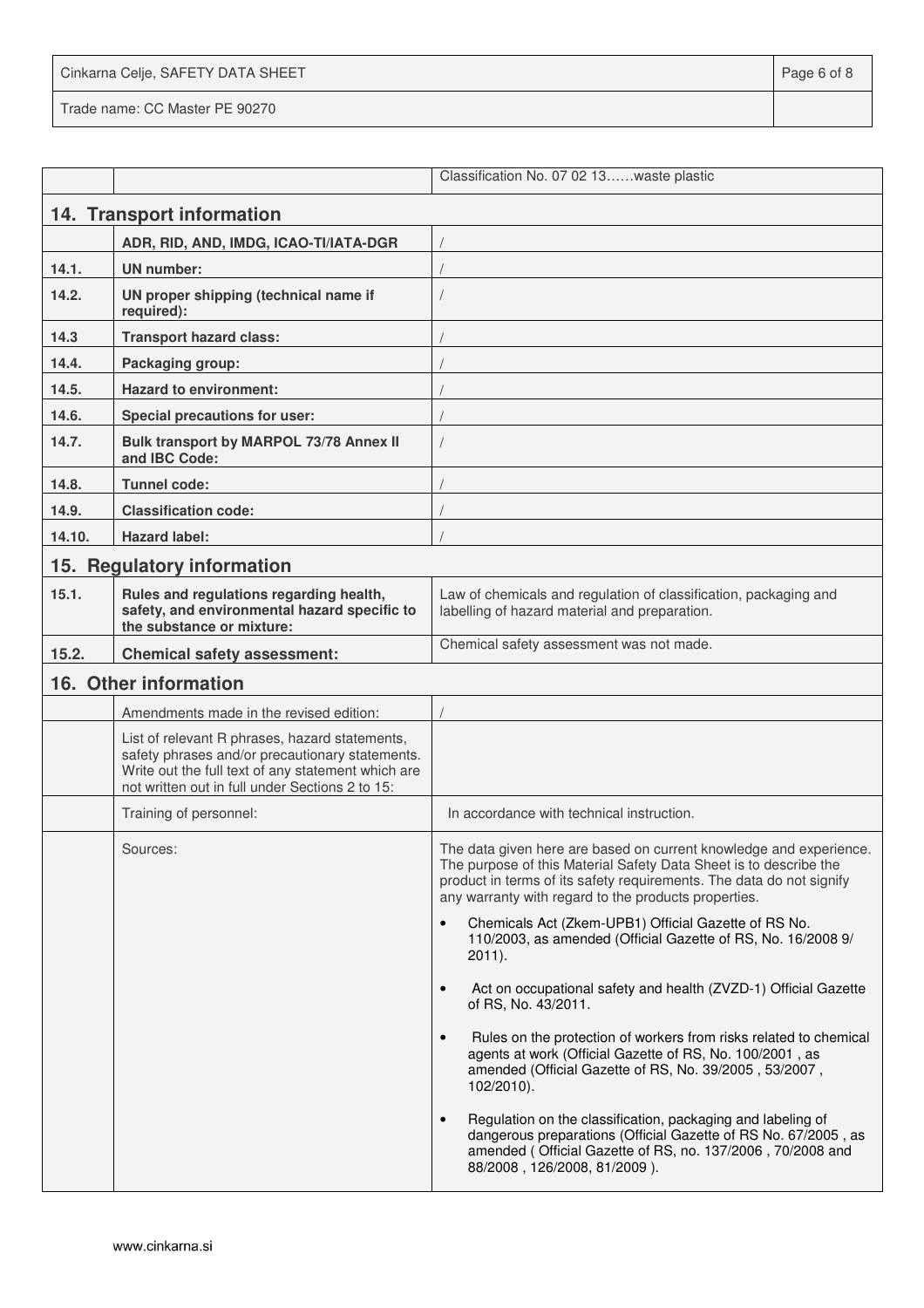| Cinkarna Celje, SAFETY DATA SHEET | Page 7 of 8 |
|-----------------------------------|-------------|
| Trade name: CC Master PE 90270    |             |

|                                              |                        | Rules on reporting (Official Gazette of RS, No. 35 /2011), as<br>amended (Official Gazette RS, No. 49/2013).                                                                                                                                                                                                                                                                                                                                                                                                                                                                                                                                                                                                                                                                                                                                                                                         |
|----------------------------------------------|------------------------|------------------------------------------------------------------------------------------------------------------------------------------------------------------------------------------------------------------------------------------------------------------------------------------------------------------------------------------------------------------------------------------------------------------------------------------------------------------------------------------------------------------------------------------------------------------------------------------------------------------------------------------------------------------------------------------------------------------------------------------------------------------------------------------------------------------------------------------------------------------------------------------------------|
|                                              | $\bullet$              | Regulation on the management of packaging and packaging<br>waste (Official Gazette RS, no. 84/2006).                                                                                                                                                                                                                                                                                                                                                                                                                                                                                                                                                                                                                                                                                                                                                                                                 |
|                                              | $\bullet$<br>34/2008). | Ordinance on Waste Management (Official Gazette of RS, No.                                                                                                                                                                                                                                                                                                                                                                                                                                                                                                                                                                                                                                                                                                                                                                                                                                           |
|                                              | $\bullet$<br>$\bullet$ | Regulation (EC) no. 1907/2006 of the European Parliament and<br>of the Council concerning the Registration, Evaluation,<br>Authorisation and Restriction of Chemicals (REACH),<br>establishing a European Chemicals Agency, amending Directive<br>1999/45/EC and repealing Council Regulation (EEC) No. 793/93<br>and Commission Regulation (EC) no. 1488/94 and Council<br>Directive 76/769/EEC and Commission Directives 91/155/EEC,<br>93/67/EEC, 93/105/EEC and 2000/21/EC, as amended (OJ EU<br>No. 453 /2010, 348/2013).<br>Regulation (EC) no. 1272/2008 of the European Parliament and<br>of the Council on classification, labeling and packaging of<br>substances and mixtures, amending and repealing Directives<br>67/548/EEC, 1999/45 / EC and amending Regulation (EC) no.<br>1907/2006, as amended (Official Gazette of RS, No. 790/2009<br>286/2011, 618/2012, 0487/2013, 758/2013). |
|                                              | $\bullet$              | Publication of titles and references of harmonised standards<br>under Union harmonisation legislation (2013/C 186/01).                                                                                                                                                                                                                                                                                                                                                                                                                                                                                                                                                                                                                                                                                                                                                                               |
| A key or legend to abbreviation and acronyms | $ADI -$                | Acceptable Daily Intake                                                                                                                                                                                                                                                                                                                                                                                                                                                                                                                                                                                                                                                                                                                                                                                                                                                                              |
| used in the safety data sheet:               | ADN -                  | European Agreement concerning the International                                                                                                                                                                                                                                                                                                                                                                                                                                                                                                                                                                                                                                                                                                                                                                                                                                                      |
|                                              |                        | Carriage of Dangerous Goods by Inland Waterways                                                                                                                                                                                                                                                                                                                                                                                                                                                                                                                                                                                                                                                                                                                                                                                                                                                      |
|                                              | CLP-                   | Regulation (EC) No 1272/2008 on classification,                                                                                                                                                                                                                                                                                                                                                                                                                                                                                                                                                                                                                                                                                                                                                                                                                                                      |
|                                              |                        | packaging and labelling of substances and mixtures                                                                                                                                                                                                                                                                                                                                                                                                                                                                                                                                                                                                                                                                                                                                                                                                                                                   |
|                                              | PNEC -                 | <b>Predicted No Effect Concentration</b>                                                                                                                                                                                                                                                                                                                                                                                                                                                                                                                                                                                                                                                                                                                                                                                                                                                             |
|                                              | DNEL -                 | Derived No Effect Level                                                                                                                                                                                                                                                                                                                                                                                                                                                                                                                                                                                                                                                                                                                                                                                                                                                                              |
|                                              | STOT-                  | Specific target organ toxicity                                                                                                                                                                                                                                                                                                                                                                                                                                                                                                                                                                                                                                                                                                                                                                                                                                                                       |
|                                              | ADR -                  | European Agreement concerning the International                                                                                                                                                                                                                                                                                                                                                                                                                                                                                                                                                                                                                                                                                                                                                                                                                                                      |
|                                              |                        | Carriage of Dangerous Goods by Road                                                                                                                                                                                                                                                                                                                                                                                                                                                                                                                                                                                                                                                                                                                                                                                                                                                                  |
|                                              | CAS -                  | <b>Chemical Abstract Services</b>                                                                                                                                                                                                                                                                                                                                                                                                                                                                                                                                                                                                                                                                                                                                                                                                                                                                    |
|                                              | EINECS -               | European Inventory of Existing Commercial Chemical                                                                                                                                                                                                                                                                                                                                                                                                                                                                                                                                                                                                                                                                                                                                                                                                                                                   |
|                                              | GHS-                   | Substances<br>Globally Harmonised System of Classification and<br>Labelling of Chemicals                                                                                                                                                                                                                                                                                                                                                                                                                                                                                                                                                                                                                                                                                                                                                                                                             |
|                                              | <b>REACH-</b>          | Registration, Evaluation, Authorisation and Restriction of                                                                                                                                                                                                                                                                                                                                                                                                                                                                                                                                                                                                                                                                                                                                                                                                                                           |
|                                              |                        | Chemicals                                                                                                                                                                                                                                                                                                                                                                                                                                                                                                                                                                                                                                                                                                                                                                                                                                                                                            |
|                                              | ICAO-TI -              | International Civil Aviation Organisation - Technical                                                                                                                                                                                                                                                                                                                                                                                                                                                                                                                                                                                                                                                                                                                                                                                                                                                |
|                                              |                        | Instructions                                                                                                                                                                                                                                                                                                                                                                                                                                                                                                                                                                                                                                                                                                                                                                                                                                                                                         |
|                                              | IMDG -                 | Code International Maritime Dangerous Goods Code                                                                                                                                                                                                                                                                                                                                                                                                                                                                                                                                                                                                                                                                                                                                                                                                                                                     |
|                                              | <b>IATA -</b>          | International Air Transport Association                                                                                                                                                                                                                                                                                                                                                                                                                                                                                                                                                                                                                                                                                                                                                                                                                                                              |
|                                              | ISO-                   | International Organization For Standardization                                                                                                                                                                                                                                                                                                                                                                                                                                                                                                                                                                                                                                                                                                                                                                                                                                                       |
|                                              | AOEL -                 | Acceptable Operator Exposure Level                                                                                                                                                                                                                                                                                                                                                                                                                                                                                                                                                                                                                                                                                                                                                                                                                                                                   |